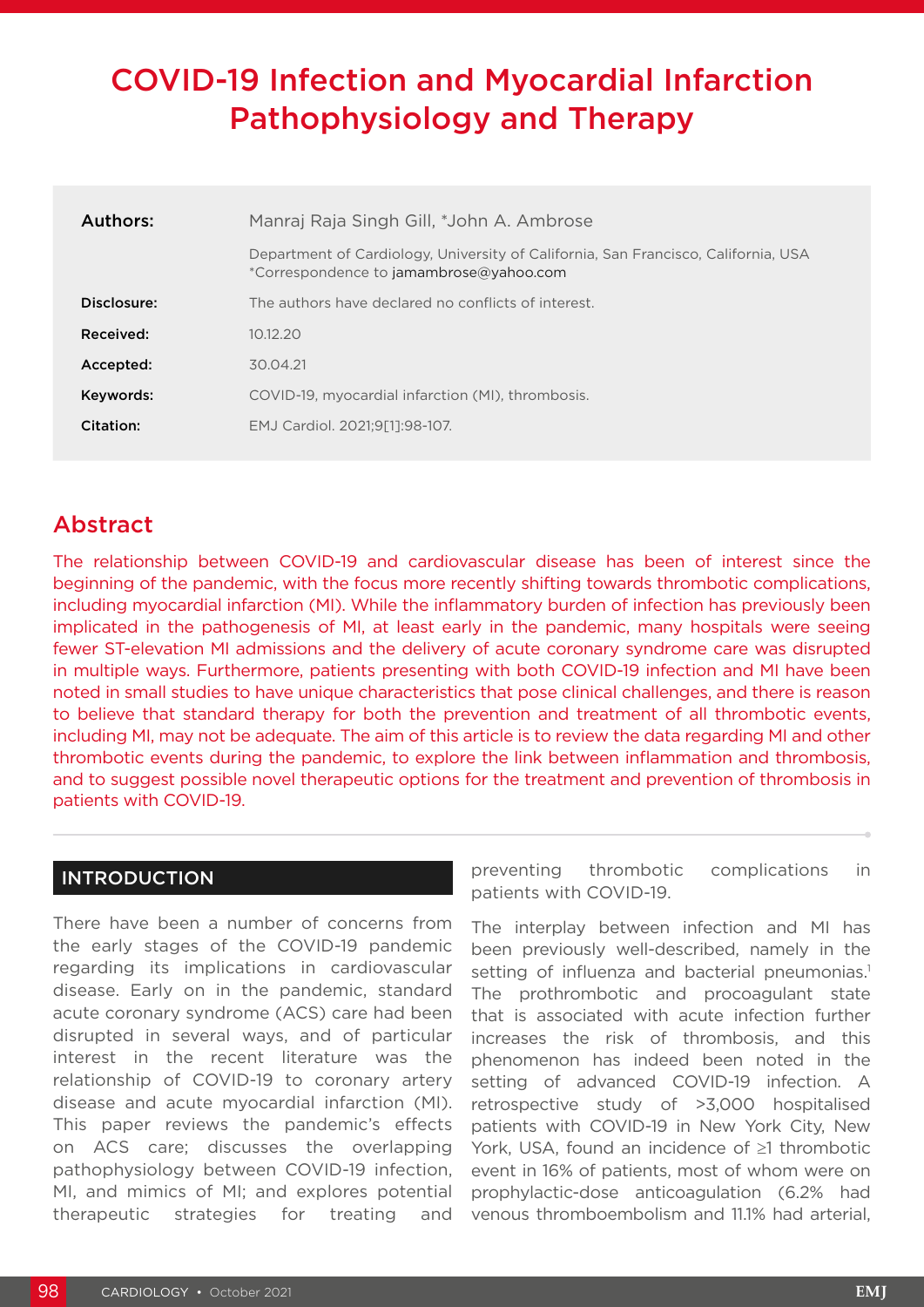with 1.6% of those being ischaemic stroke and 8.9% being MI);<sup>2</sup> however, the definition of MI was not specified in that report. Likewise, in a large registry from Boston, Massachusetts, USA, of >1,100 patients with COVID-19, arterial and venous thromboembolism occurred with high frequency in patients in the intensive care unit (ICU) (35.3%), despite a high utilisation of thromboprophylaxis (>85%). Symptomatic venous thromboembolism accounted for 27% of these events in the ICU. MI occurred in 7.7%, all of which were non-STelevation MI (NSTEMI) and possibly all Type 2. In hospitalised, non-ICU patients, the incidence of arterial and venous thromboembolism was 2.6%.3

## TRENDS IN MYOCARDIAL INFARCTION DURING THE PANDEMIC

As COVID-19 spread across the world, disturbing trends were noted early on in ST-elevation MI (STEMI) presentations and outcomes in some hospitals, and many oddities were noted in patients presenting with STEMI.

#### Reductions in STEMI Incidence

It is presently unclear whether STEMI is increased due to COVID-19 infection. To the contrary, some data have shown a reduction in STEMI presentations during the first months of the pandemic. Data compiled from 1,372 chest pain centres in China found a 26% reduction in STEMI presentations after the China Chest Pain Center's modified STEMI protocol was introduced on 23<sup>rd</sup> January 2020 (that protocol being one that prioritised thrombolysis over primary percutaneous coronary intervention [PCI]).4 A similar trend was seen in some Italian and North American centres when COVID-19 was surging in those areas.<sup>5,6</sup>

#### Presentation and Treatment Delays

Along with this apparent decrease, delays in ACS care were frequently noted in registry data. From China, there was a numerical but insignificant increase in symptom-to-first-medical-contact time during the initial COVID-19 surge across their chest pain centre network of approximately 1 hour, on average.<sup>4</sup> In Italy, the time from symptom onset to coronary angiography increased by 39.2% during the COVID-19 surge.<sup>5</sup> Data from 75 hospitals in Spain noted similar findings.7

### Worsening Outcomes

These trends are very concerning given the increased morbidity and mortality associated with STEMI treatment delays, and observational data have indeed noted increases in both during the pandemic. In China, in-hospital mortality increased from 4.6% to 7.3% and in-hospital heart failure increased from 14.2% to 18.4% during the outbreak period.4 In Italy, STEMI case fatality rates were more dramatically increased, at 13.7% versus the 4.1% registered in 2019, and major complications were registered in 18.8% of cases in 2020 versus 10.4% in 2019. About 10% of patients in that registry were COVID-19-positive, and the case fatality rate among COVID-19-positive STEMIs was substantially higher (28.6%) compared with all other STEMI patients registered during the same week in 2020 (11.9%).5 In the USA, the Providence St. Joseph Health system noted an observed-to-expected mortality ratio of 1.96 for patients with STEMI during the early stages of the pandemic.<sup>8</sup>

### Increased Incidence of Out-of-Hospital Cardiac Arrest

The aforementioned observations beg the question: where have the STEMIs gone? It seems unlikely that MIs dramatically decreased during the pandemic, and various explanations have been offered, including patient avoidance of healthcare settings and misdiagnosis by providers in a time of crisis. Given the perceived hesitation of patients to present to healthcare settings during the pandemic, there is a deadlier possibility for this decrease. Delaying presentation with STEMI might increase out-of-hospital cardiac arrest due to unstable ventricular dysrhythmias. Global trends in out-of-hospital cardiac arrest support this hypothesis, with Italy seeing a 58% increase during their surge<sup>9</sup> and New York seeing a 5-fold increase. Furthermore, the proportion of those found dead on scene doubled compared to the same time period in 2019.<sup>10</sup>

It is presently unclear to what extent these aberrations in ACS presentations and care persist as the pandemic continues unabated and how the recent surges in COVID-19 infections seen worldwide will subsequently affect admission rates. Furthermore, it also remains unknown how pervasive these aberrations existed worldwide, even during the first months of the pandemic,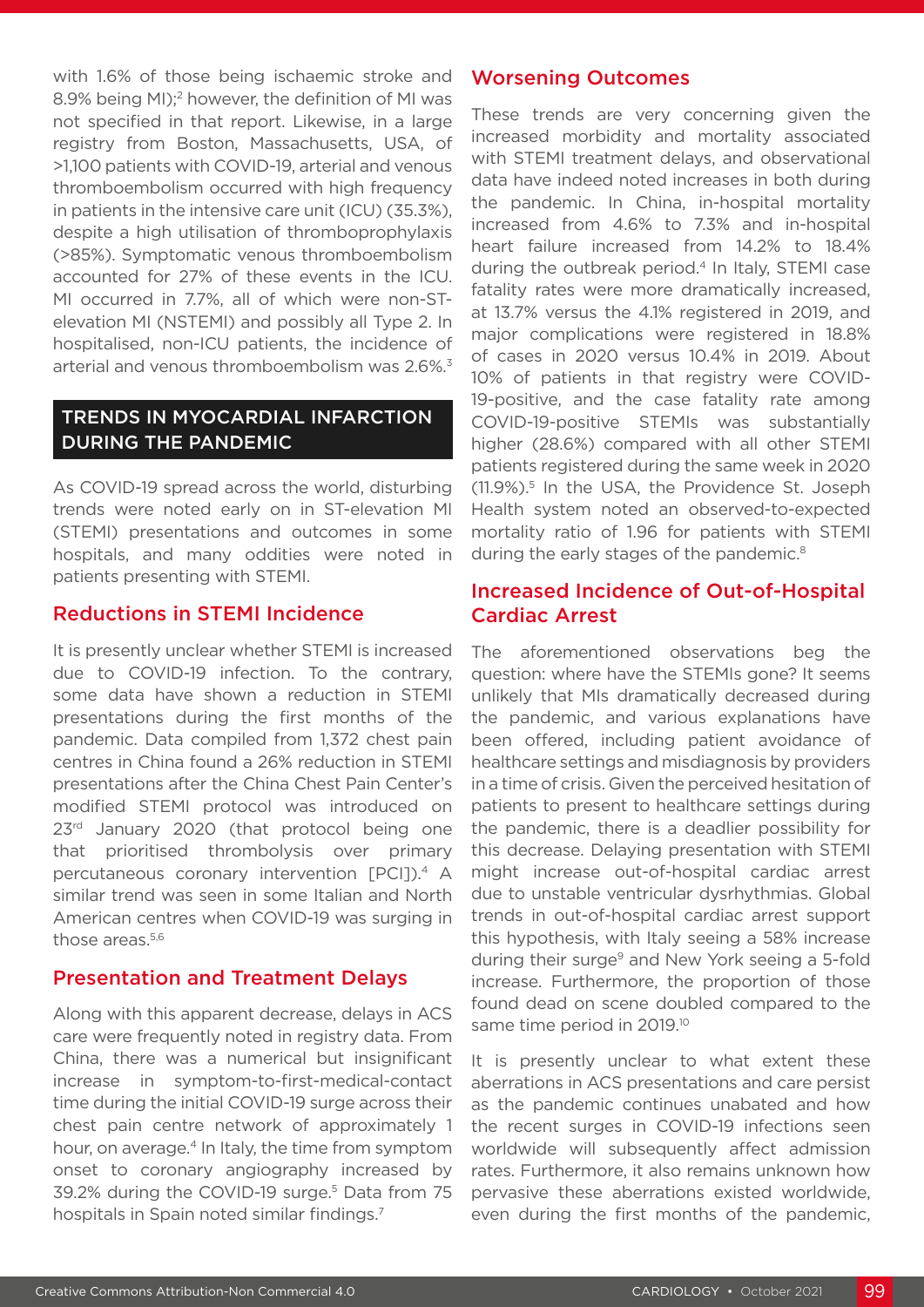as articles showing abnormalities were more likely published. However, a recent retrospective registry from 77 European centres assessing STEMI admissions early in the pandemic noted significant reductions in only 39% of centres, which was unrelated to COVID-19 incidence.<sup>11</sup>

#### STEMI IN PATIENTS WITH COVID-19 INFECTION

#### Absence of Culprit Lesions

STEMI care during the pandemic was further complicated by the phenomenon of STEMI mimics identified in small studies. An early registry from Italy of 28 patients with COVID-19, all of whom met guideline definitions of STEMI at presentation, underwent coronary angiography, with 11/28 found to not have a culprit lesion. Seven of these 11 had regional wall motion abnormalities on echocardiography. In patients without a culprit lesion, the investigators were unable to determine the aetiology of their clinical presentation.12

In another series from New York of 18 patients with COVID-19 who had ST-segment elevation (only one-third with a documented complaint of chest pain), a total of nine patients (50%) underwent

coronary angiography and only six of these patients  $(67%)$  were noted to have obstructive disease.<sup>13</sup> Since this publication, it has become apparent that myocarditis, cytokine-mediated myocardial injury, stress-induced cardiomyopathy, pulmonary embolism, and microvascular thrombosis are all clinical possibilities in patients with COVID-19 presenting with ischaemic symptoms and STelevations on ECG, with numerous case reports and series detailing cardiovascular magnetic resonance and autopsy findings of patients with similar presentations.<sup>14,15</sup>

There are differing opinions in the available literature regarding the incidence of myocarditis in patients with COVID-19. While there are a number of reports detailing cardiac MRI findings of late gadolinium enhancement suggestive of myocarditis,16 pathology data thus far have not suggested that viral infiltration of the myocardium is associated with myocyte necrosis and therefore have not corroborated these imaging findings.<sup>17,18</sup> Rather than myocarditis as the primary entity, pathologic findings indicated microvascular thrombosis with resulting focal myocyte necrosis, which might explain the MRI findings.<sup>18</sup> A list of the potential causes of MI and ACS-like presentations (with reference to the fourth universal definition of MI) in patients who tested positive for COVID-19 is contained in Figure 1.<sup>19</sup>



#### Figure 1: Potential causes for acute coronary syndrome and acute coronary syndrome-like presentations in COVID-19 infection.

ACS: acute coronary syndrome.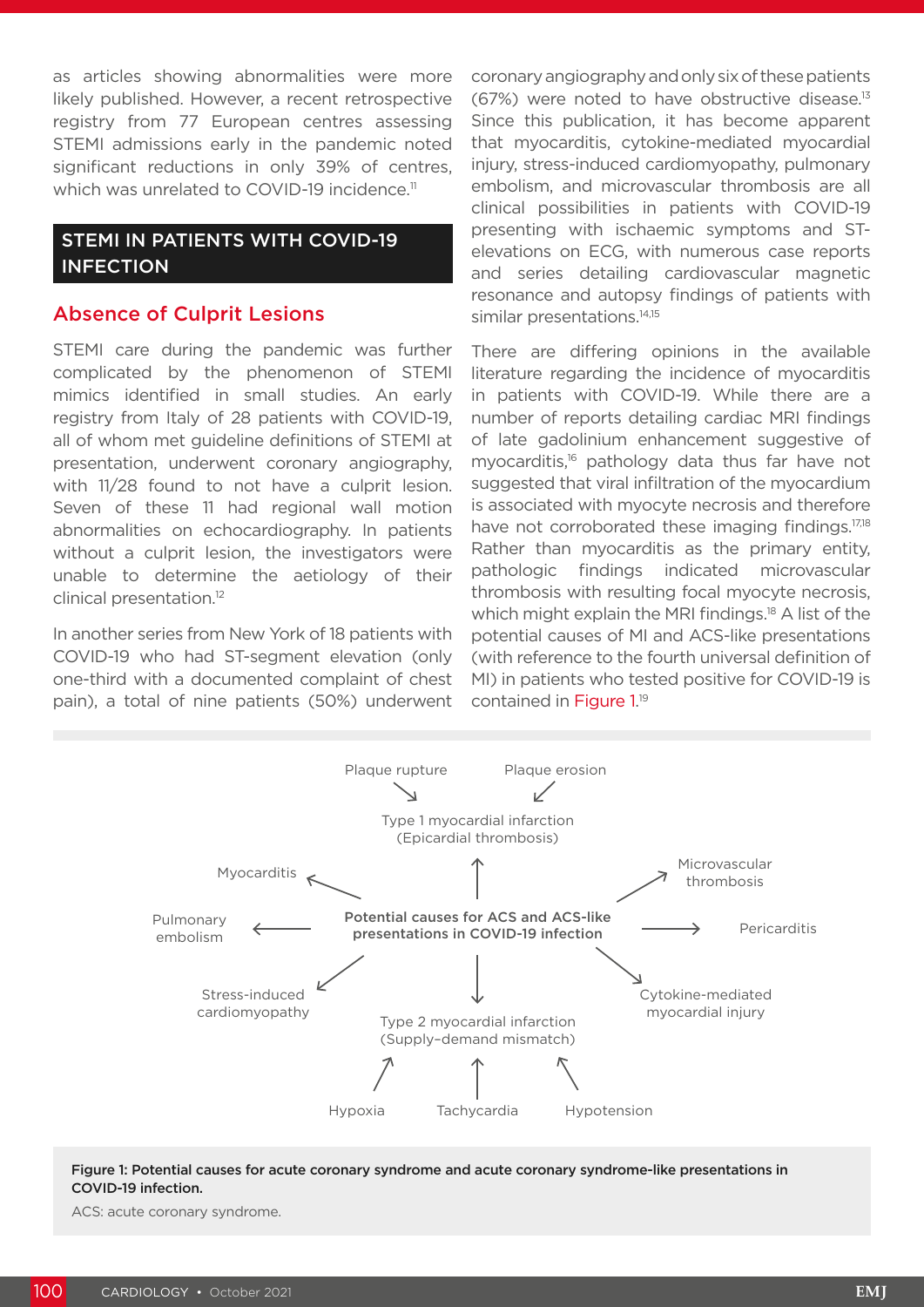#### Unique Features of Culprit Lesions

In patients with COVID-19 and STEMI with confirmed obstructive disease, Choudry et al.20 assessed angiographic characteristics of patients who tested positive for COVID-19 versus patients who tested negative for COVID-19 during the same time period. This was a single-centre, observational study of 115 consecutive patients, and 39 (33.9%) were diagnosed with concurrent COVID-19 infection. In those who were COVID-19 positive, there were significantly higher rates of multi-vessel thrombosis, stent thrombosis, and a higher thrombus burden with consequently higher use of GP IIb/IIIa inhibitors and thrombus aspiration versus COVID-19-negative STEMIs. Higher heparin doses to achieve therapeutic activated clotting times were also noted, and myocardial blush grade and left ventricular function were significantly lower with higher inhospital mortality.<sup>20</sup> These observations support the hypothesis that COVID-19 may increase arterial thrombosis in epicardial coronary vessels and, with STEMI, a thrombotic burden that might be challenging to overcome with current therapies.

### COVID-19 INFECTION, NSTEMI, MYOCARDIAL INFARCTION TYPES 1 AND 2, AND MYOCARDIAL INJURY

Data regarding COVID-19 and Type 1 NSTEMI are more difficult to dissect given the overlap with Type 2 MI and myocardial injury alone without MI. As in STEMI, it is unknown if NSTEMI (Types 1 and 2) occurrence is increased with COVID-19 infection or if its incidence is greater than that seen with other viruses. Myocardial injury (elevated troponin levels) is common in patients with COVID-19, with increasing frequency noted with increased disease severity, and up to 100% prevalence in small studies of those critically ill.<sup>21</sup> Non-COVID-19 studies have demonstrated that myocardial injury is more likely to occur in critically ill, older patients and in those with comorbidities, $20$  with similar data reported in those infected with COVID-19.21 Furthermore, myocardial injury with concomitant echocardiographic abnormalities including left ventricular, right ventricular, and pericardial abnormalities portended a poorer prognosis than elevated troponin levels alone, suggesting

echocardiography as a potential prognostic tool in evaluating the significance of myocardial injury in patients with COVID-19.22

The responses to acute infection, including the release of cytokines and catecholamines, as well as hypoxia, acidosis, tachycardia, and/or hypotension, are associated with Type 2 NSTEMI. While there appears to be a large proportion of patients with COVID-19 presenting with acute myocardial injury, NSTEMI rates have mirrored STEMI in their decline during the pandemic, $5-7$ raising the question of how many NSTEMIs (particularly Type 2 MIs) are being labelled as troponin elevation only (acute myocardial injury). Unfortunately, the criteria for diagnosis of Type 2 MI are not specific and are variably interpreted. even in the absence of infection, making any Type 2 data difficult to interpret.<sup>23</sup>

#### PATHOGENESIS OF THROMBOSIS IN THE SETTING OF COVID-19 INFECTION

The interplay between endothelial injury, inflammation, and thrombosis has been longrecognised, and COVID-19 infection is implicated in these processes. Increases in proinflammatory cytokines such as IL-1 and TNF-α lead to an imbalance that promotes thrombosis in various vascular beds. An amplification loop in cytokine production (cytokine storm) promotes a prothrombotic milieu potentially leading to venous, microvascular, as well as large-vessel thrombosis causing MI and stroke. The endothelial cell lining of all vascular beds is a prime target of the virus, and viral penetration into the endothelium along with proinflammatory cytokines and other molecules change the normally protective antithrombotic, anti-inflammatory, vasodilatory endothelium into an altered proinflammatory, prothrombotic, and vasoconstrictor substrate.<sup>24-26</sup> Certain conditions such as diabetes, obesity, and the metabolic syndrome can further potentiate these processes, and the presence of angiotensinconverting enzyme 2 receptors on adipose tissue may provide additional reason for poorer prognosis in patients with these conditions.27,28 In patients with underlying coronary artery disease, the proinflammatory, prothrombotic milieu of COVID-19 infection may promote destabilisation of lipid-rich plaques leading to rupture and thrombus, the usual substrate for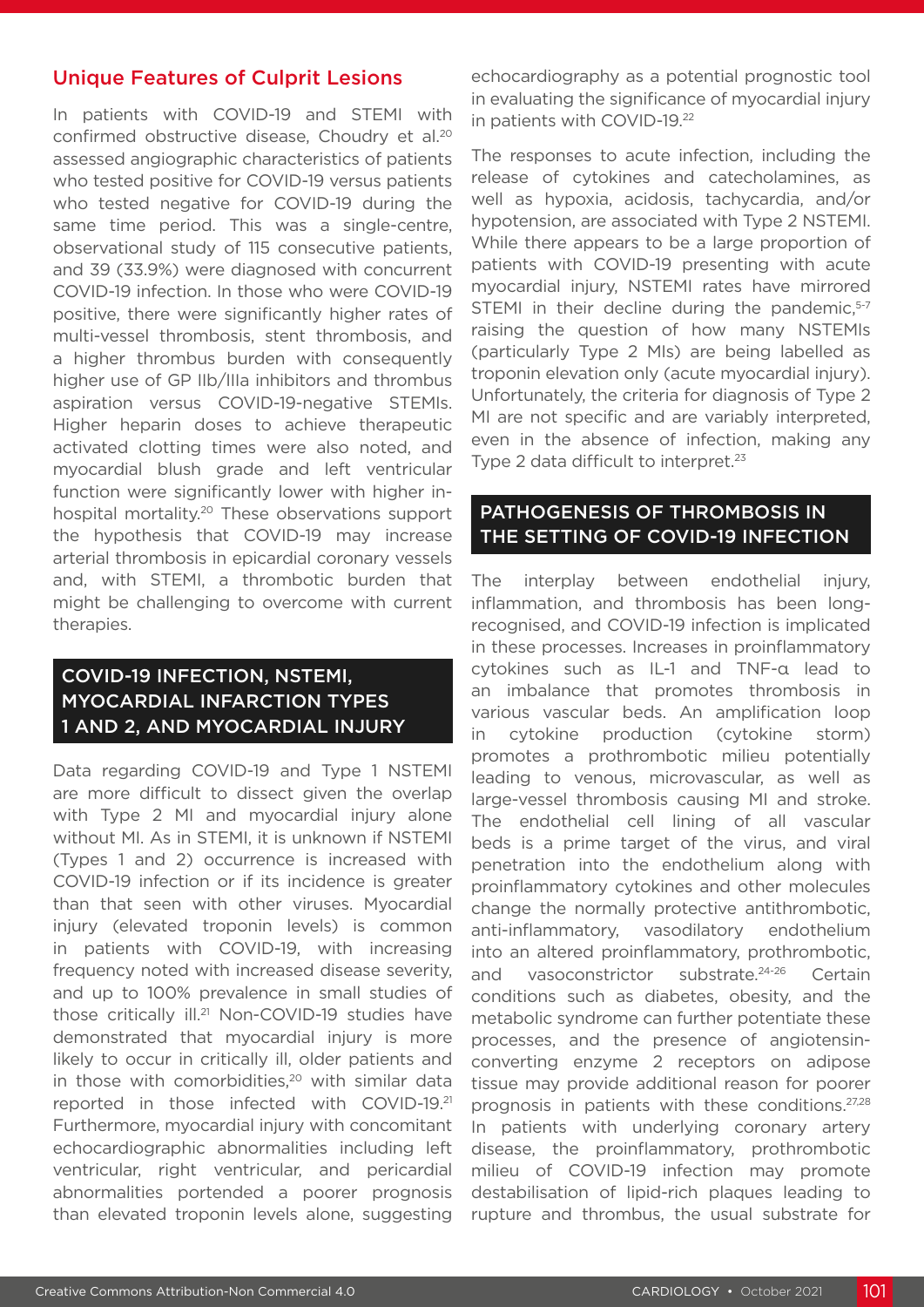STEMI. Acute phase reactants such as fibrinogen, plasminogen activator inhibitor-1, and C-reactive protein potentiate this prothrombotic and proinflammatory state and serve as biomarkers of inflammation in COVID-19 infections.

This prothrombotic milieu is also associated with the observation that the fibrin degradation product D-dimer appears to be a strong prognostic marker associated with high mortality in patients with COVID-19, with an early study from China noting that D-dimer level of >2.14 mg/L predicted in-hospital mortality with a sensitivity of 88.2% and specificity of 71.3% in a series of 250 patients.<sup>29</sup> More recent observational studies of larger patient populations have also noted the strength of this association, further suggesting that D-dimer serves as a reliable marker of prognosis.<sup>30</sup> In the observational data from New York that found high thrombosis rates in patients hospitalised with COVID-19, all-cause mortality was notably higher in those with thrombotic events, at 43.2% versus 21.0% without thrombosis.<sup>2</sup>

Disseminated intravascular coagulopathy (DIC) or a DIC-like picture is common in patients critically ill and dying from COVID-19.<sup>31</sup> However, in the latter, it is hypothesised that some patients develop organ failure caused by thrombi in micro-vessels with some features of DIC. Unlike classic DIC, however, there are findings of elevated fibrinogen levels, only moderately low platelets, and little evidence of a bleeding diathesis. This picture is more consistent with an immune-triggered, complement-mediated thrombotic microangiopathy.<sup>32</sup> which would require different therapies than classic DIC. As alluded to earlier, pathology data also noted that microvascular thrombi found at autopsy in patients who died of COVID-19 infection contained higher concentrations of fibrin and complement components than in COVID-19 negative controls.18 This phenomenon of fibrinrich microvascular thrombi may be an example of this thrombotic microangiopathy and could also contribute to elevated D-dimer levels in patients critically ill with COVID-19 without evidence of large-vessel thrombosis. These microvascular thrombi might also explain the patchy late gadolinium enhancement found on cardiac MRI.

# POTENTIAL THERAPEUTIC APPROACHES

Given the mortality associated with thrombotic complications, preventing and treating inflammation-driven thrombosis is paramount. The remainder of this paper discusses potential therapeutic approaches that warrant further investigation.

## Patients with COVID-19 Presenting with Acute Coronary Syndrome

Controversy remains surrounding ACS care since the pandemic onset, starting with the Chinese Chest Pain Center network prioritising thrombolysis in STEMI as the preferred treatment strategy. However, morbidity and mortality increased in patients with STEMI after protocol introduction.4

The joint statement of the Society for Cardiovascular Angiography and Interventions (SCAI), American College of Cardiology (ACC), and American College of Emergency Physicians (ACEP) stressed that primary PCI is still the standard reperfusion strategy in patients with STEMI with suspected COVID-19 infection, particularly in those with high-risk features. Their algorithm allows for bedside echocardiography to confirm regional wall motion abnormalities prior to cardiac catheterisation laboratory activation, especially if there are equivocal features in presentation. $33$  Coronary CT may be preferable initially to invasive angiography in equivocal cases to limit hospital staff exposure.<sup>34</sup> In cases of patients with suspected COVID-19 and STEMI presenting to non-PCI centres with low likelihood of immediate transfer for PCI, thrombolytic therapy could be considered as long as high-risk features are absent.<sup>35</sup> However, as noted earlier, some COVID-positive STEMI-like presentations, even with regional wall motion abnormalities on echocardiography, do not have angiographic culprit lesions. This calls into question the utility of thrombolytic therapy even with prior echocardiography. A proposed approach is outlined in Figure 2.

New recommendations for pharmacotherapy in patients with COVID-19 and STEMI have not been made. Patients with COVID-19 and STEMI are unique and may have a large thrombotic burden and worse outcomes.<sup>12,20</sup> Is standard dual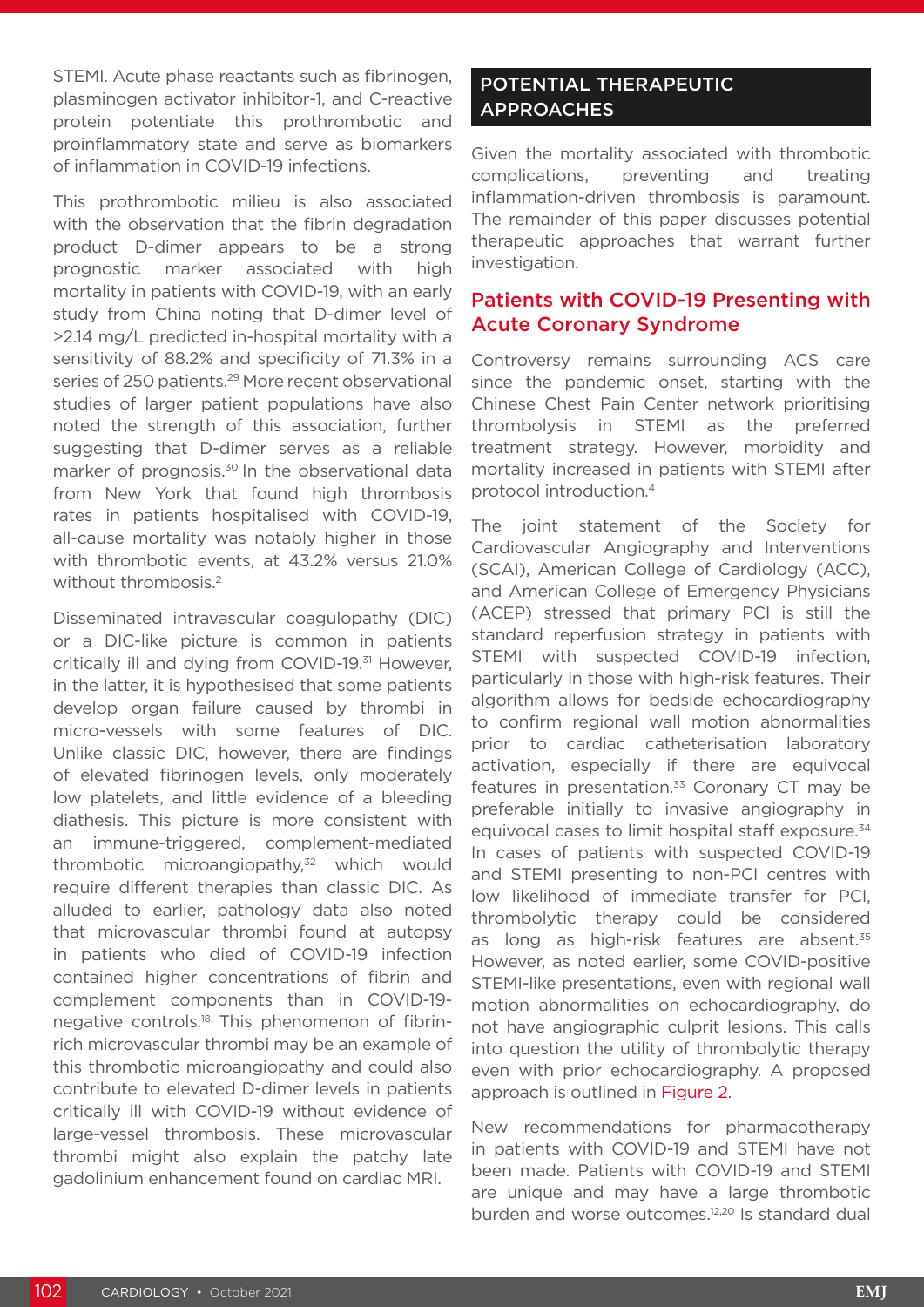

#### Figure 2: Potential ST-elevation myocardial infarction treatment algorithm.

\*Time from presentation at non-PCI hospital to estimated balloon time at PCI centre. Thrombolytic therapy to be administered only if unequivocal STEMI.

†Risk assessment per Killip class, infarct-related artery, presence or absence of haemodynamic or electrical instability, timing of presentation.

‡To define presence of infarct-related lesion amenable to PCI.

PCI: percutaneous coronary intervention; STEMI: ST-elevation myocardial infarction.

antiplatelet therapy and systemic anticoagulation enough? This approach may need to be tailored, especially in those critically ill with seemingly insurmountable inflammation-born thrombosis. Higher doses of heparin were required in the London, UK, registry to achieve therapeutic activated clotting times.<sup>20</sup> Given the outcomes for those in the COVID-19 STEMI group, as noted previously, a more aggressive pharmacotherapy may be warranted; however, at the present time, the optimal approach remains unclear.

What about COVID-19 patients with STEMI/ NSTEMI-like presentations without culprit lesions? The differential includes stressinduced cardiomyopathy, pulmonary embolism, microvascular thrombosis, and myocarditis. In NSTEMI, the current recommendation is for early/ urgent angiography only with high-risk clinical features, haemodynamic instability, or a Global Registry of Acute Coronary Events (GRACE) score exceeding 140.<sup>33</sup> NSTEMI care in patients

who test positive for COVID-19 is confounded by observer variability regarding the diagnosis of Type 1 versus Type 2 NSTEMI or myocardial injury. Therefore, astute clinical diagnosis is needed prior to committing to a treatment plan. It appears that most NSTEMI are Type 2, which appears similar to what is found in patients who are seriously ill without COVID-19 in an ICU setting and is usually managed by treating the underlying condition.

#### Preventing Thrombosis in COVID-19 Infection

Can thrombotic complications in advanced COVID-19 infection be prevented, and who should receive these additional therapies? Breakthrough thrombotic events are common in patients hospitalised with COVID-19 who are receiving prophylactic anticoagulation, and are associated with poorer outcomes as mentioned earlier. A mortality benefit in patients receiving full-dose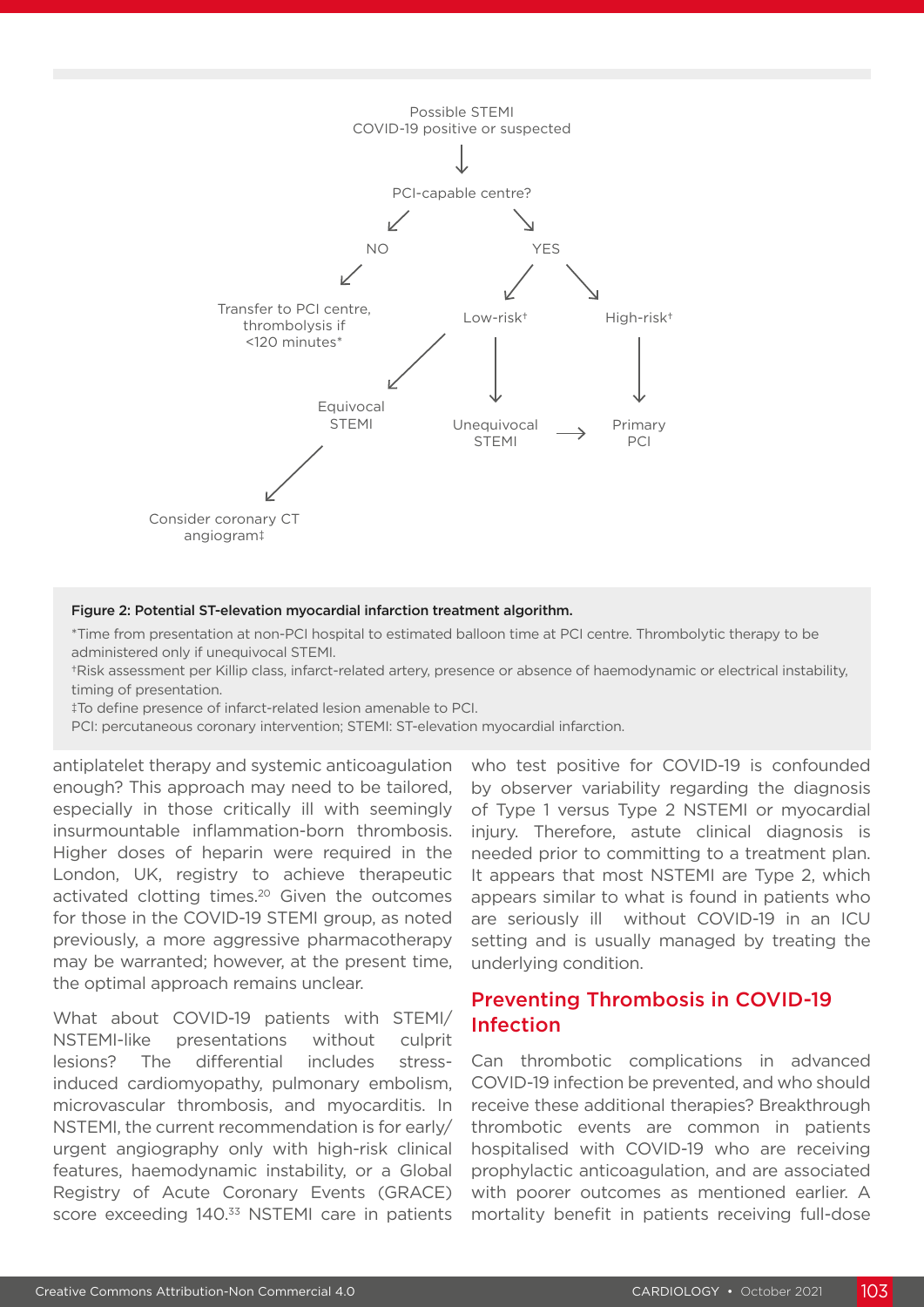

#### Figure 3: Potential thrombosis prevention algorithm.

\*Potential options, pending outcomes of ongoing randomised controlled trials.

†Hypothesised therapies warranting further investigation.

AC: anticoagulation; DOAC: direct oral anticoagulants; ICU: intensive care unit; PCSK-9: proprotein convertase subtilisin/kexin type 9; Tnl: troponin; vs: versus.

anticoagulation was noted by a retrospective observational study of 2,773 hospitalised patients with COVID-19.36 In those requiring mechanical ventilation, there was a significant mortality benefit with full-dose anticoagulation, with an in-hospital mortality of 29.1% versus 62.7% in those not receiving treatment-dose anticoagulation, suggesting that thrombotic phenomena are more likely to occur with advanced illness. Bleeding rates were naturally increased in the anticoagulation group. These observational data suggested that an approach of increased anticoagulation dosing with increased disease severity may be reasonable, but more data are needed.

Since initial publication, three collaborative randomised controlled trials investigating

anticoagulation in patients hospitalised with COVID-19 (REMAP-CAP, ACTIV-4, and ATTACC) have halted enrolment of critically ill patients, as full-dose anticoagulation appeared to be futile in these patients and heightened bleeding complications. However, preliminary, unpublished data thus far have reportedly found benefits in moderately ill hospitalised patients, suggesting early initiation of therapy may be of importance.<sup>37</sup> Other questions currently being explored are the utility of anticoagulation after discharge from the ICU, and whether oral anticoagulants at reduced doses have a role in patients with moderate illness severity.

What about patients with COVID-19 who have not been admitted to the hospital? As their symptoms are mild, do they need additional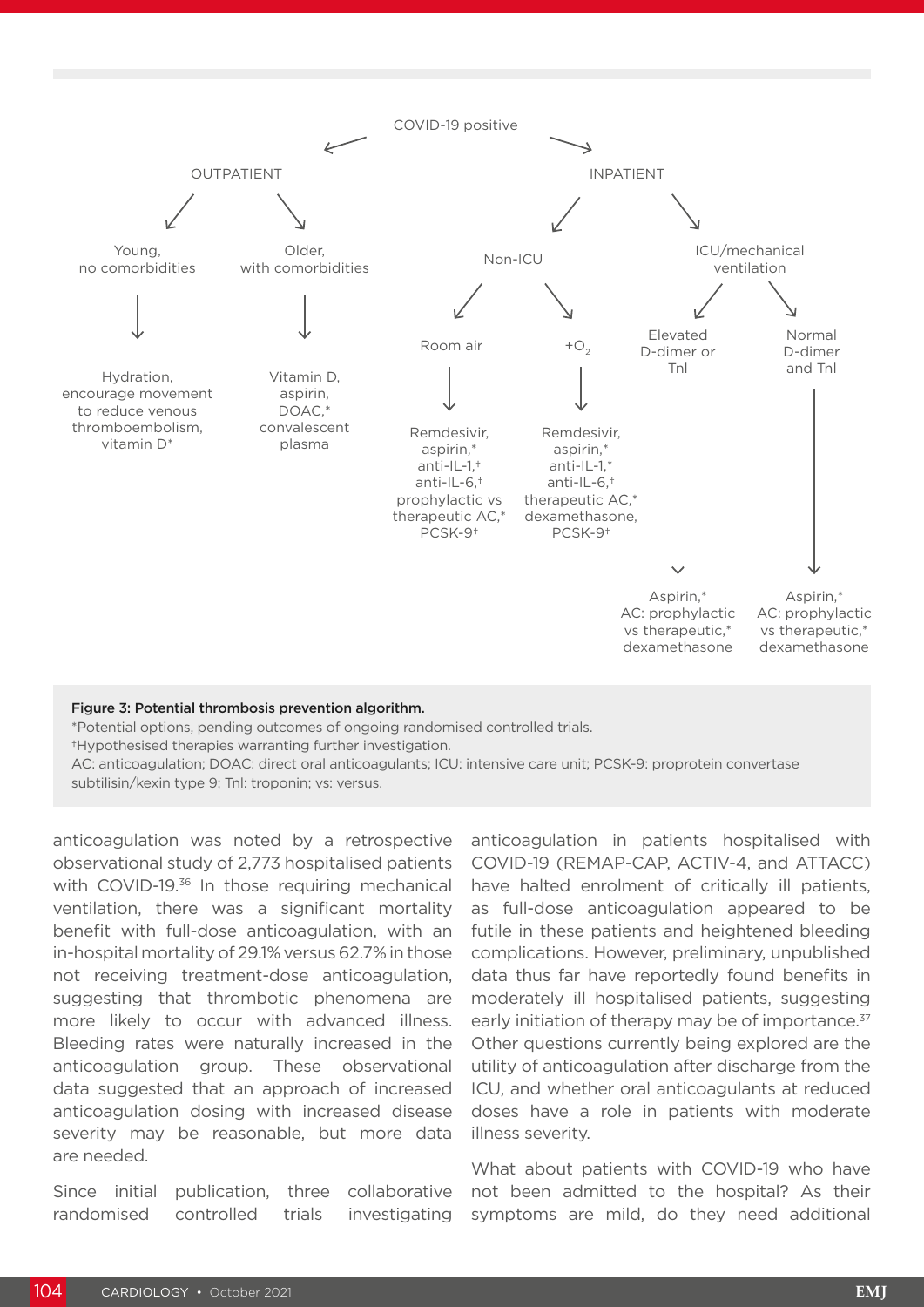therapies to reduce thrombotic events? In the Boston study quoted earlier, $3$  there were no arterial or venous thromboembolic events in the 715 non-hospitalised patients. However, this was a younger population with fewer risk factors than those hospitalised. It is presently unknown whether some older patients not hospitalised with more comorbidities require a more aggressive antithrombotic strategy and, at the present time, no randomised data regarding this question have been published.

Beyond anticoagulation, can the current understanding of pharmacotherapy for the prevention and treatment of thrombotic events, including STEMI or Type 1 NSTEMI, be applied to mitigate these effects in severe COVID-19 infection? Inflammation can beget local thrombosis, and thrombosis can amplify inflammation.25 Is there a role for the prophylactic use of aspirin, an agent with both antiinflammatory and antithrombotic properties? Aspirin therapy in the setting of sepsis and acute respiratory distress syndrome has suggested a mortality benefit in observational studies.<sup>38</sup> Several outpatient COVID-19-positive trials are presently underway, such as the PEAC trial and the LEAD COVID-19 trial, as well as an inpatient study lead by the RECOVERY group. However, no results of these studies are presently available.

Statins have been of interest given their pleiotropic effects, with initial reports suggesting lower mortality in patients with COVID-19 on statin therapy. However, these were observational reports with a likely selection bias for non-critically ill patients. Although statin use may decrease cytokine production in the setting of sepsis,<sup>39</sup> previous trials and meta analyses in sepsis and ventilator-associated pneumonias have not shown a mortality benefit.<sup>40,41</sup> Proprotein convertase subtilisin/kexin type 9 inhibitors are also of potential interest (no randomised data as of yet) given that experimental models have suggested that their effects are not limited to only lowering cholesterol (which itself may confer protection against viral entry in human cells), but also can improve endothelial function, reduce oxidative stress and platelet adhesion, increase stability of atherosclerotic plaques, and increase interferon-β production.<sup>42</sup>

IL-1 inhibition with anakinra has been investigated in two small European studies, $43,44$  with findings of less frequent need for ICU transfer, decreased inflammatory markers, and improved mortality. Thrombotic outcomes were, however, not reported in these studies, and bacteraemia was predictably higher in those receiving immunosuppressive therapy. Tocilizumab, an IL-6 inhibitor, has recently been investigated in patients hospitalised with COVID-19. While no mortality benefit was noted in a randomised trial, subgroup analysis of non-critically ill patients initiated on this therapy were less frequently transferred to the ICU level of care than those in the placebo group, suggesting a possible benefit if initiated in the setting of non-severe illness.<sup>45</sup>

Colchicine is readily available, inexpensive, and has potent anti-inflammatory effects, with an already promising role in the treatment of coronary artery disease.46 A randomised and currently unpublished trial investigating the role for low-dose colchicine in treating COVID-19 infection reportedly did not suggest a significant clinical benefit in non-hospitalised patients,<sup>47</sup> and the RECOVERY trial halted randomisation of inpatients to colchicine therapy due to an apparent lack of efficacy.

Dexamethasone therapy has become standard therapy in COVID-19 infection as it has demonstrated mortality benefit in patients requiring supplemental oxygen. However, the early results of the dexamethasone trial have not, as of yet, reported the incidence of thrombosis or markers of inflammation and thrombosis,<sup>48</sup> and prior data on glucocorticoid administration and thrombosis are conflicting. Steroid administration has been implicated in thromboembolic events.<sup>49</sup> yet, in inflammatory states, steroid administration reduces fibrinogen and von Willebrand factor, and increases plasminogen activator inhibitor-1.50 As decreasing the inflammatory burden of COVID-19 infection should decrease thrombotic complications and thrombotic events, this should be assessed in the thousands now receiving dexamethasone.

Vitamin D deficiency has been associated with venous thrombosis and MI, and approximately 60% of Americans are deficient.51 However, the strength and mechanism of this association remains vague. In patients who are non-obese and vitamin D deficient without cardiovascular disease, supplementation with high-dose calcifediol reduced *in vitro* thrombin generation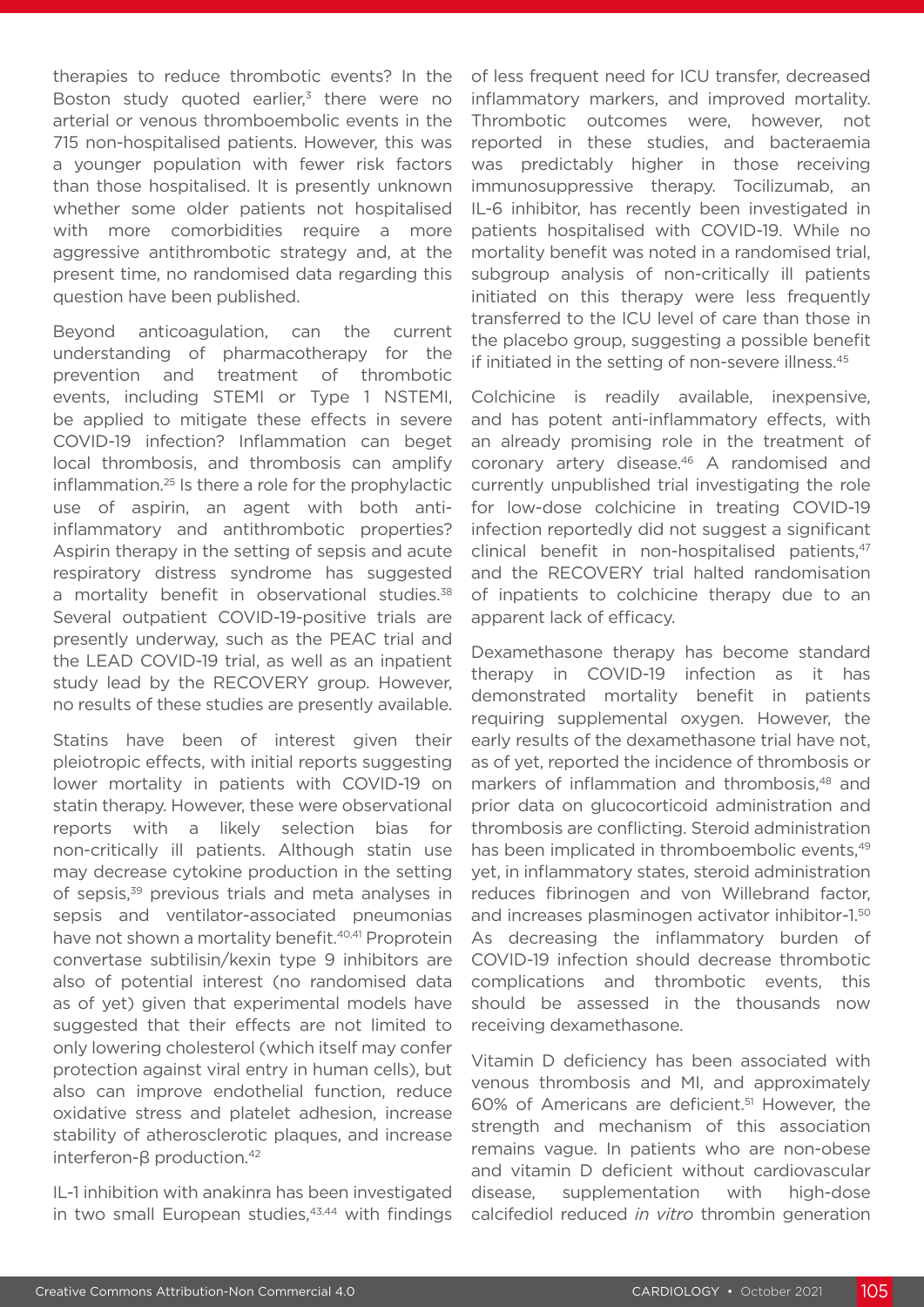and clot density.<sup>52</sup> A Spanish study randomised patients admitted with COVID-19 infection to high-dose calcifediol plus standard care versus standard care alone and found a significant reduction in the need for ICU care with calcifediol.<sup>53</sup> However, at this time, data are mostly observational and uncontrolled. It remains unclear if vitamin D supplementation in COVID-19 could potentially reduce thrombotic complications such as MI. See Figure 3 for a proposed algorithm for the prevention of thrombosis in COVID-19 infection.

#### **CONCLUSIONS**

COVID-19 infection can result in thrombosis in various vascular beds. While most thrombotic events are venous in origin, MI is one of its manifestations and can manifest as STEMI or NSTEMI. While it is presently unclear if MIs related to thrombotic events in the epicardial coronary arteries are necessarily increased with COVID-19 infection, troponin elevations are common. The astute clinician must diagnose with all the available information whether the clinical syndrome represents either STEMI, NSTEMI Type 1, Type 2 MI, acute myocardial injury, one of the other MI mimics, or pulmonary embolism, and treat accordingly.

The authors believe that a bigger challenge is in the prevention of thrombotic complications in COVID-19 infection. While this paper has reviewed the data and offered some suggestions, further study is required; the data are rapidly evolving, with multiple new studies published weekly. Ongoing and future randomised trials or registries should provide important answers to some of these questions that could hopefully improve future outcomes. The ultimate solution to thrombosis is, of course, effective vaccines to prevent COVID-19 infection.

#### References

- 1. Musher D et al. Acute infection and myocardial infarction. N Engl J Med. 2019;380(2):171-6.
- 2. Bilaloglu S et al. Thrombosis in hospitalized patients with COVID-19 in a New York City health system. JAMA. 2020;324(8):799-801.
- 3. Piazza G et al. Registry of arterial and venous thromboembolic complications in patients with COVID-19. J Am Coll Cardiol. 2020;76(18):2060-72.
- 4. Xiang D et al. Management and outcomes of patients with STEMI during the COVID-19 pandemic in China. J Am Coll Cardiol. 2020;76(11):1318-24.
- 5. De Rosa S et al. Reduction of hospitalizations for myocardial infarction in Italy in the COVID-19 era. Eur Heart J. 2020;41(22):2083-8.
- 6. Garcia S et al. Reduction in ST-segment elevation cardiac catheterization laboratory activations in the United States during COVID-19 pandemic. J Am Coll Cardiol. 2020;75(22):2871-2.
- 7. Rodriguez-Leor O et al. Impact of COVID-19 on ST-segment elevation myocardial infarction care. The Spanish experience. Revista Espanola de Cardiologia. 2020;73(12):994- 1002.
- 8. Gluckman T et al. Case rates, treatment approaches, and outcomes

in acute myocardial infarction during the Coronavirus disease 2019 pandemic. JAMA Cardiol. 2020;5(12):1419-24.

- 9. Baldi E et al. Out-of-hospital cardiac arrest during the Covid-19 outbreak in Italy. N Engl J Med. 2020;383:496-8.
- 10. Mountantonakis S et al. Out-ofhospital cardiac arrest and acute coronary syndrome hospitalizations during the COVID-19 surge. J Am Coll Cardiol. 2020;76(10):1271-3.
- 11. De Luca G et al. Impact of COVID-19 pandemic on mechanical reperfusion for patients with STEMI. J Am Coll Cardiol. 2020;76(20):2321-30.
- 12. Stefanini G et al. ST-elevation myocardial infarction in patients with COVID-19. Circulation. 2020;141(25):2113-6.
- 13. Bangalore S et al. ST-segment elevation in patients with COVID-19. N Engl J Med. 2020;382(25):2478-80.
- 14. Esposito A et al. Cardiac magnetic resonance characterization of myocarditis-like acute cardiac syndrome in COVID-19. J Am Coll Cardiol Img. 2020;13(11):2462-5.
- 15. Guagliumi G et al. Microthrombi and ST-segment elevation myocardial infarction in COVID-19. Circulation. 2020;142:804-9.
- 16. Kotecha T et al. Patterns of myocardial injury in recovered

troponin-positive COVID-19 patients assessed by cardiovascular magnetic resonance. Eur Heart J. 2021;42(19):1866-78 .

- 17. Lindner D et al. Association of cardiac infection with SARS-CoV-2 in confirmed COVID-19 autopsy cases. JAMA Cardiol. 2020;5(11):1281-5.
- 18. Pellegrini et al. Microthrombi as a major cause of cardiac injury in COVID-19 – a pathologic study. Circulation. 2021;143:1031-42.
- 19. Thygesen K et al. Fourth universal definition of myocardial infarction. J Am Coll Cardiol. 2018;72(18):2231-64.
- 20. Choudry F et al. High thrombus burden in patients with COVID-19 presenting with ST-segment elevation myocardial infarction. J Am Coll Cardiol. 2020;76(10):1168-76.
- 21. Sandoval Y et al. Cardiac troponin for assessment of myocardial injury in COVID-19. J Am Coll Cardiol. 2020;76(10):1244-58.
- 22. Giustino G et al. Characterization of myocardial injury in patients with COVID-19. J Am Coll Cardiol. 2020;76(18):2043-55.
- 23. Saleh M et al. Misdiagnosis of type II myocardial infarction. J Am Coll Cardiol. 2019;74(13):1732-3.
- 24. Ambrose J, Bhullar A. Inflammation and thrombosis in coronary atherosclerosis: pathophysiologic